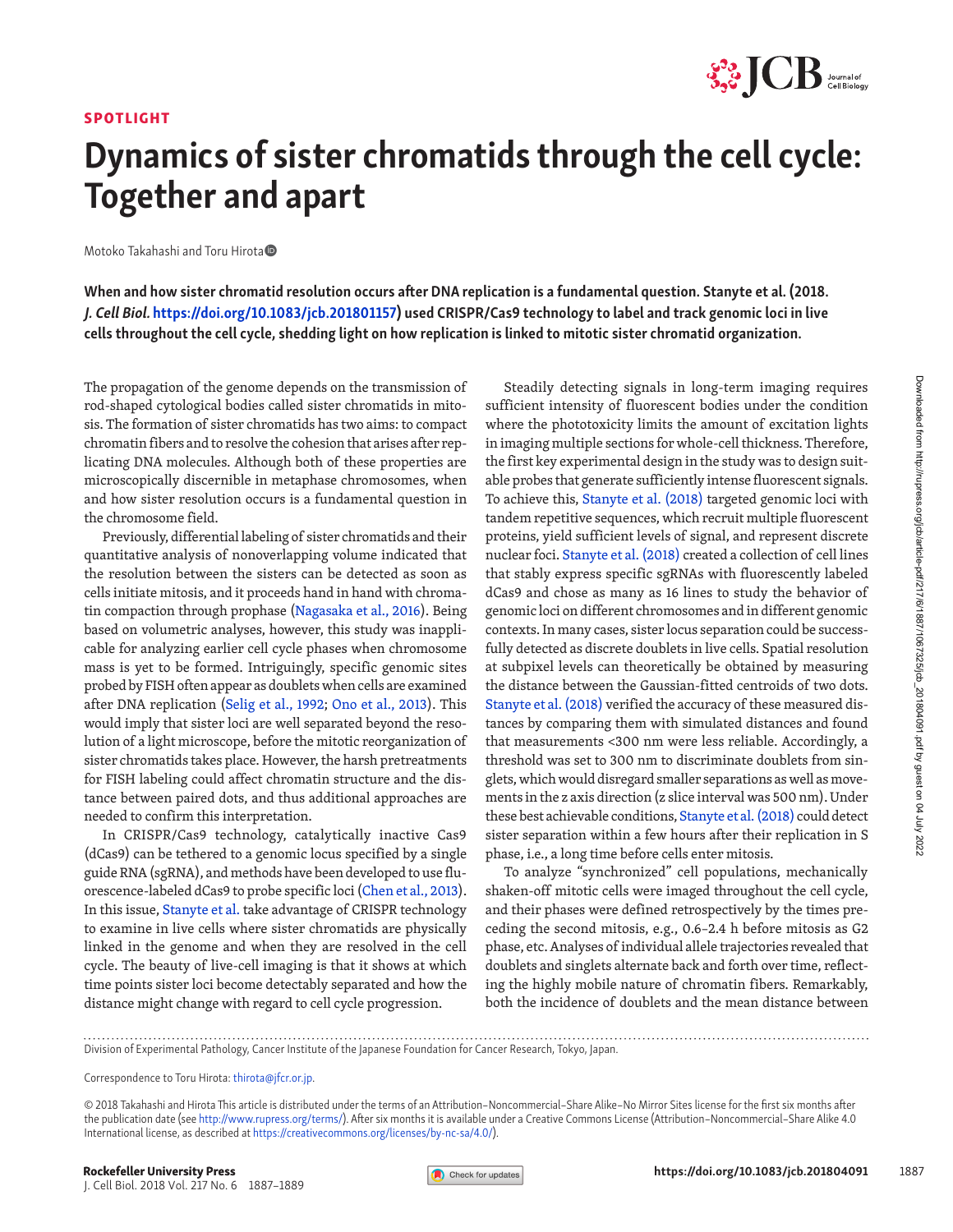# **SSICB**



<span id="page-1-2"></span>Figure 1. Dynamic organization of sister chromatids after replication. Replicated chromatin fibers are highly mobile and readily dissociate from each other for >300 nm, beyond the achievable resolution by light microscopy. Cohesin, which mediates interchromatid (a) and intrachromatid (b) tethering, possibly confers a correct size for sister chromatids in S and G2 phase, forming a prospective dynamic structure that relates to organizing compacted chromosomes in subsequent mitosis.

the doublets remained largely constant from S to G2. Based on these results and the accompanying modeling simulations, [Stanyte et al. \(2018\)](#page-2-2) concluded that once sister loci separate, they quickly reach their relative position and behave as dynamic chromatin polymers ([Fig. 1](#page-1-2)).

The kinetic properties of sister loci that [Stanyte et al. \(2018\)](#page-2-2) have found provide a framework that allows us to imagine how sister chromatids are organized after replication, which was difficult before their work. First, they indicate that sister chromatids are not constantly connected along their entire lengths; instead, sisters readily dissociate from each other >300 nm apart. What promotes sister loci resolution after they have been replicated? Possible scenarios are proposed based on the dynamic reorganization of cohesin (Fig. 9 in [Stanyte et al., 2018](#page-2-2)). It will be interesting to know how condensin II might fit into these models as it has been implicated in promoting sister resolution [\(Ono et al., 2013\)](#page-2-1).

It is noteworthy to find that sister loci were resolved with high incidence even when the probes were positioned close to cohesin enrichment sites found in chromatin immunoprecipitation (ChIP) sequencing [\(Ladurner et al., 2016](#page-1-3)). Rather counterintuitively, loci proximal to the cohesin-enriched site appeared in doublets more frequently than those distal. Moreover, the incidence of doublets was not reduced at loci close to peaks for both cohesin and sororin, a protein that stabilizes cohesin binding on chromatin. These unexpected observations challenge the widely assumed idea that cohesin enrichment sites are persistent cohesive sites of sisters in which cohesin mediates interchromatid tethering. A plausible explanation is that a fraction of cohesin-mediating sister chromatid cohesion (cohesive cohesin) dynamically localizes along chromatin such that it cannot be mapped by ChIP sequencing, as depicted in Fig. 9 in [Stanyte et al. \(2018\)](#page-2-2). Alternatively, given that cohesin also mediates intrachromatid interaction and organizes domains called topologically associated domains (TADs; e.g., [Rao et al., 2017\)](#page-2-3), the mass effects that TADs have might facilitate resolution of sister loci.

A second remarkable property of sister loci is that they stay within their relative position and do not diffuse further away. [Stanyte et al. \(2018\)](#page-2-2) found that depletion of sororin allowed sisters to move swiftly and farther apart and indicated that cohesive cohesin is required to tether sister loci in proximity, consistent with previous observations ([Nishiyama et al., 2010;](#page-1-4) [Ono et al., 2013](#page-2-1)). What might be the underlying mechanism or mechanisms that constrain chromatin polymers at their relative positions? A tempting hypothesis is that the robust reorganization of compacted chromosomes occurring at the onset of mitosis may require a template "structure" that has been prepared during replication, and such structure may have an appropriate chromatid size. The finding that the mean sister locus distance in mitosis largely takes over from S and G2 phase seems to support this idea. Transaction of cohesin and condensin II on chromatin along with replication would be instrumental to organizing the dynamic chromatid structure and to mechanistically link these two essential events in the cell cycle. In line with this notion, perturbation of replication fork progression, for example by inactivating the SMC5/6 complex, radically damages chromosome structure in mitosis [\(Gallego-Paez et al., 2014](#page-1-5)).

In summary, the elegant work by [Stanyte et al. \(2018\)](#page-2-2) establishes that resolution of sister loci proceeds shortly after they are replicated. Although highly mobile, sister chromatids remain within proper ranges after reaching their maximum distance. What promotes the resolution and what binds sisters at the position are some of the key next questions to understanding how DNA replication is linked to mitotic chromosome assembly. Studying the functions of the evolutionarily conserved structural maintenance of chromosomes family of protein complexes could help address this question in the future.

### Acknowledgments

We apologize to those colleagues whose work could not be cited because of length restrictions.

Research in T. Hirota's laboratory is funded by the Japan Society for the Promotion of Science (15H05977 and 15H02365), Japan Agency for Medical Research and Development (17cm0106123h0002), and the Vehicle Racing Commemorative Foundation.

The authors declare no competing financial interests.

### References

- <span id="page-1-1"></span>Chen, B., L.A. Gilbert, B.A. Cimini, J. Schnitzbauer, W. Zhang, G.-W. Li, J. Park, E.H. Blackburn, J.S. Weissman, L.S. Qi, and B. Huang. 2013. Dynamic imaging of genomic loci in living human cells by an optimized CRISPR/ Cas system. *Cell.* 155:1479–1491. <https://doi.org/10.1016/j.cell.2013.12.001>
- <span id="page-1-5"></span>Gallego-Paez, L.M., H. Tanaka, M. Bando, M. Takahashi, N. Nozaki, R. Nakato, K. Shirahige, and T. Hirota. 2014. Smc5/6-mediated regulation of replication progression contributes to chromosome assembly during mitosis in human cells. *Mol. Biol. Cell.* 25:302–317. [https://doi.org/10.1091/mbc](https://doi.org/10.1091/mbc.e13-01-0020) [.e13-01-0020](https://doi.org/10.1091/mbc.e13-01-0020)
- <span id="page-1-3"></span>Ladurner, R., E. Kreidl, M.P. Ivanov, H. Ekker, M.H. Idarraga-Amado, G.A. Busslinger, G. Wutz, D.A. Cisneros, and J.-M. Peters. 2016. Sororin actively maintains sister chromatid cohesion. *EMBO J.* 35:635–653. [https://doi](https://doi.org/10.15252/embj.201592532) [.org/10.15252/embj.201592532](https://doi.org/10.15252/embj.201592532)
- <span id="page-1-0"></span>Nagasaka, K., M.J. Hossain, M.J. Roberti, J. Ellenberg, and T. Hirota. 2016. Sister chromatid resolution is an intrinsic part of chromosome organization in prophase. *Nat. Cell Biol.* 18:692–699.<https://doi.org/10.1038/ncb3353>
- <span id="page-1-4"></span>Nishiyama, T., R. Ladurner, J. Schmitz, E. Kreidl, A. Schleiffer, V. Bhaskara, M. Bando, K. Shirahige, A.A. Hyman, K. Mechtler, and J.M. Peters. 2010.